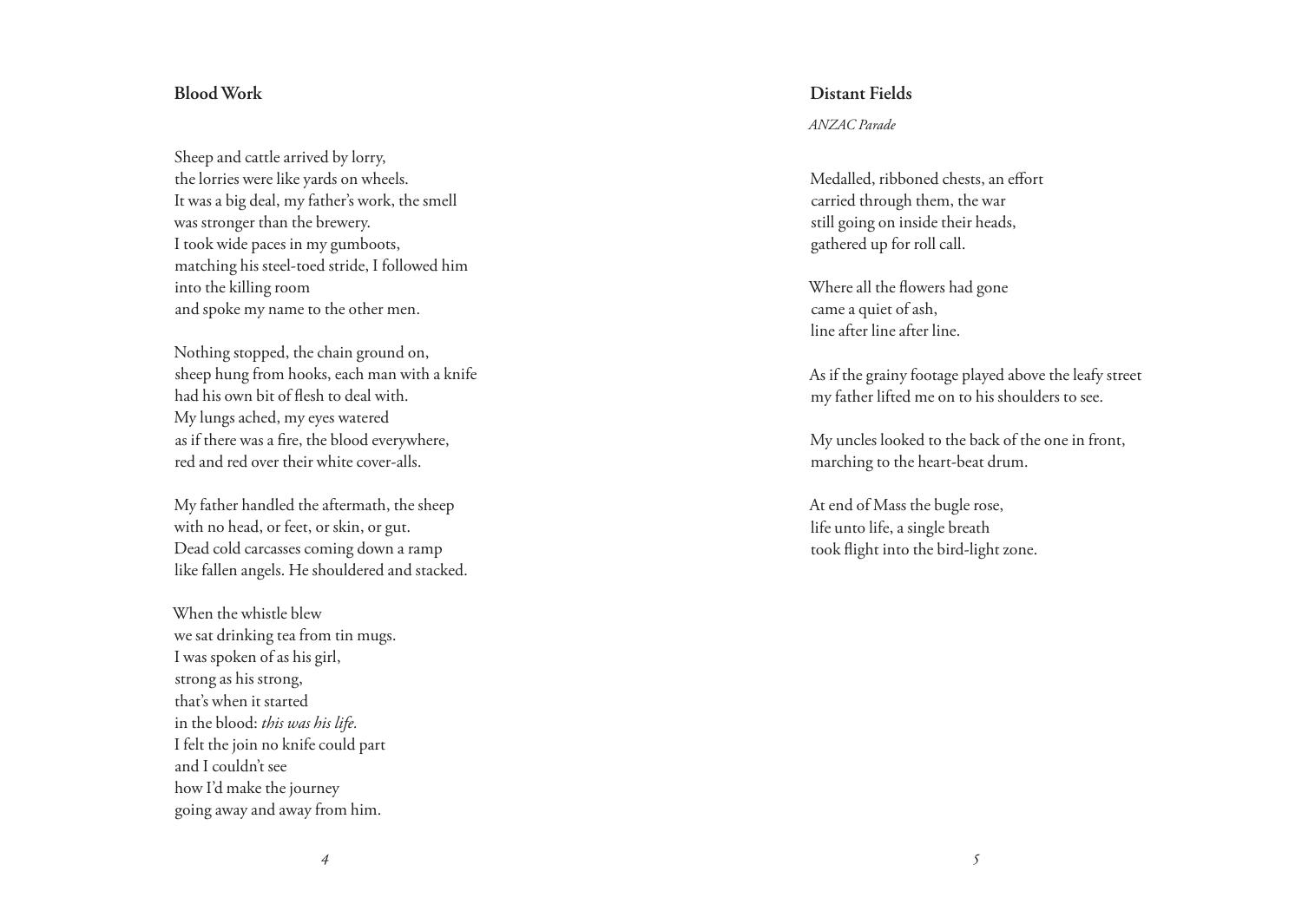## **The Wash House**

The turning on was slower done — the firebox stoked, the wooden lid the copper had, gilded shine of its deep pan. And side by side two great stone sinks for suds and rinse, could hold a muddy child.

The place became a store — chook mash, pig grits — housed a mat and dust of wares, played host to mouse. Cat found a hide for bed and laid her kittens there.

One small window choked with web, light gave way across the floor; each step softening to listen hard though you could never say what for.

Warped tracks of tallboy teased, opened to a world of finds. A jar of pennies turned to bank. Rust crept along the blades of knives. And each oilskin coat, from its nail, stiffened like a corpse impaled. The kittens ended in a sack.

The shedding held small lost endeavour, walls with cracks poached by the weather, dissolved the meanest acts of time where garden slept in seed sachets, the mewing ghosts, the lynching strength of binder twine.

### **My Sister's Country**

Your first cry broke, barely touching earth you turned back through the veil and were gone.

No other girl but you out before me, almost weightless, you would not have burdened an angel's wings.

Sister, what could I be but an outlaw against your legacy: petals unbruised, relentless purity.

You'd scaled to a place higher than the high country. I had the crazy dance of a body, my bones were not ether.